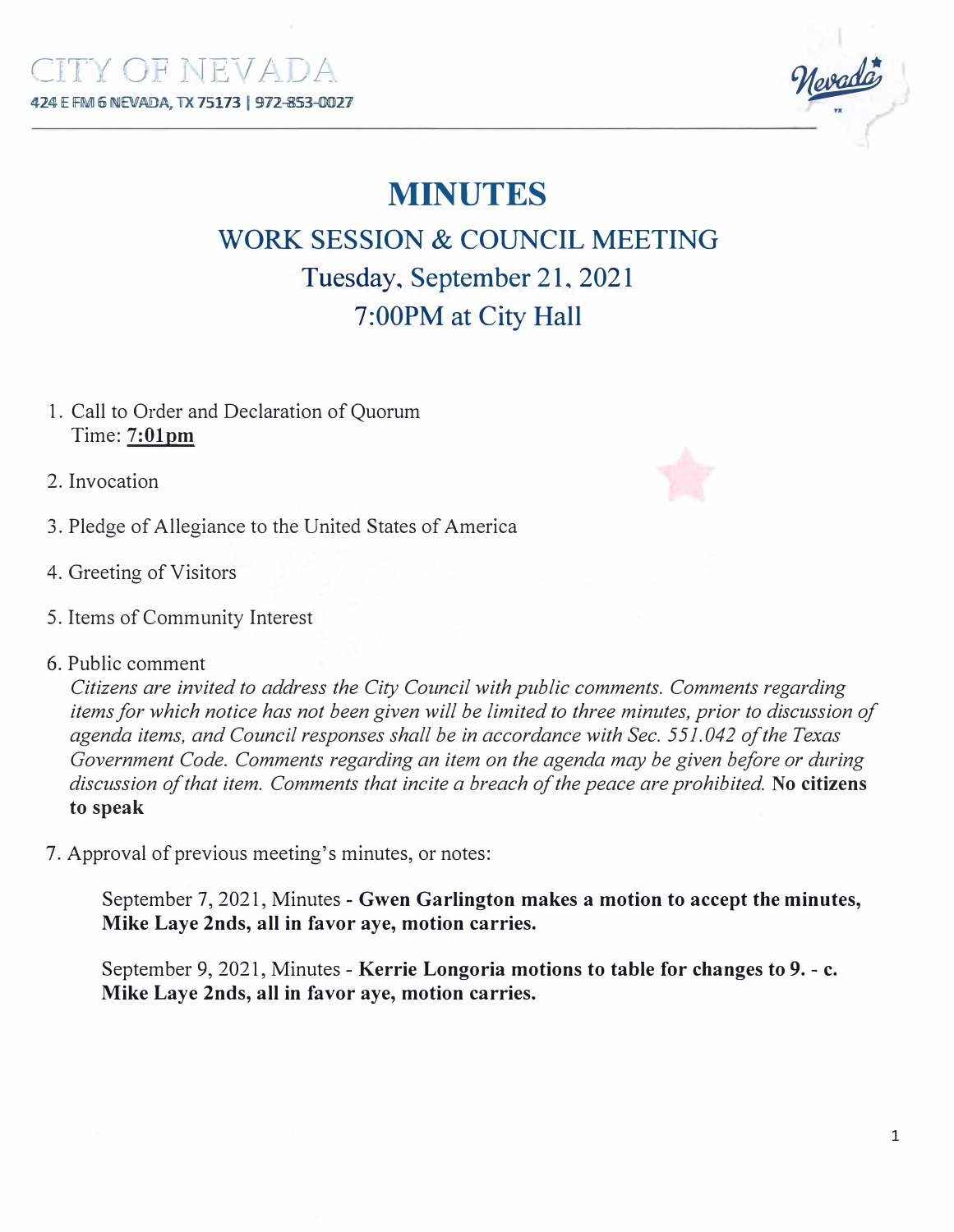## 8. Reports:

- a. City Secretary Report: **Missing Street sign Project - Canvas the city** to **see what signs are missing. Follow up at a later meeting. Received a call for missing sing on S. Cole St. and no outlet.**
- b. City Clerk Report: **Phone quotes in October**
- c. Council Representative to Community ISD: **Mayor met with Dr. Knowlton at CISD, along with other Mayors in the CISD area, to discuss the growth of CISD and City. Future meetings will be held with CISD, Mayors, and Water Districts.**
- d. Mayor's Report/Status: American Rescue Plan Act Coronavirus Local Fiscal Recovery Fund application. **Receiving first distribution of \$155,000.00 this week or next. Working with Peoples and Frontier for Broadband - Fiber. Add Pro Tern Report on Agendas going forward.**
- e. Police Stats: **No comments from Council.**

## 9. Work Session - No vote

Review and discuss agenda items.

*Input fi·om staff or counsel; only as requested by Mayor I Council or if asked to be recognized for points of order.* 

- a. Review: Albert and Jane Dick request a replat for their property at 1342 CR 913, Nevada, TX (ETJ), Lavon Farms, Lot 15. It is currently 10 acres, and they would like to replat into one 2-acre lot, and one 8-acre lot. **The 2-acres with the house will remain. The 8-acre lot with the large pond will be sold.**
- b. Review: Interim Code Enforcement/Septic services Safebuilt for Code Enforcement, Building Plan Review, Pennit Inspection. Lee Swain with Safebuilt will be in attendance. **Mayor and Council discussed the need for an interim Code Enforcement and Septic Inspector, until we can gather a few more quotes to decide who would be the best fit for the city. Lee Swain discussed what Safebuilt can do to help the city transition, history of the company, and would be happy to be the interim company. Lee will submit a 90-day contract with 30-day clause.**

## 10. Business Session

Agenda documents and supporting material from the preceding Work Session agenda *Input from staff or counsel; only as requested by Mayor / Council or if asked to be recognized for points of order.* 

> **a. Discuss/Take Action:** Albert and Jane Dick request a replat for their property at, 1342 CR 913, in the ETJ of Nevada TX. Lavon Farms, Lot 15. It is currently 10 acres and would like to replat into one 2-acre lot, and one 8-acre lot. **Mike Laye makes a motion to accept the replat, Kerrie Longoria 2nds, all in favor aye, motion carries.**